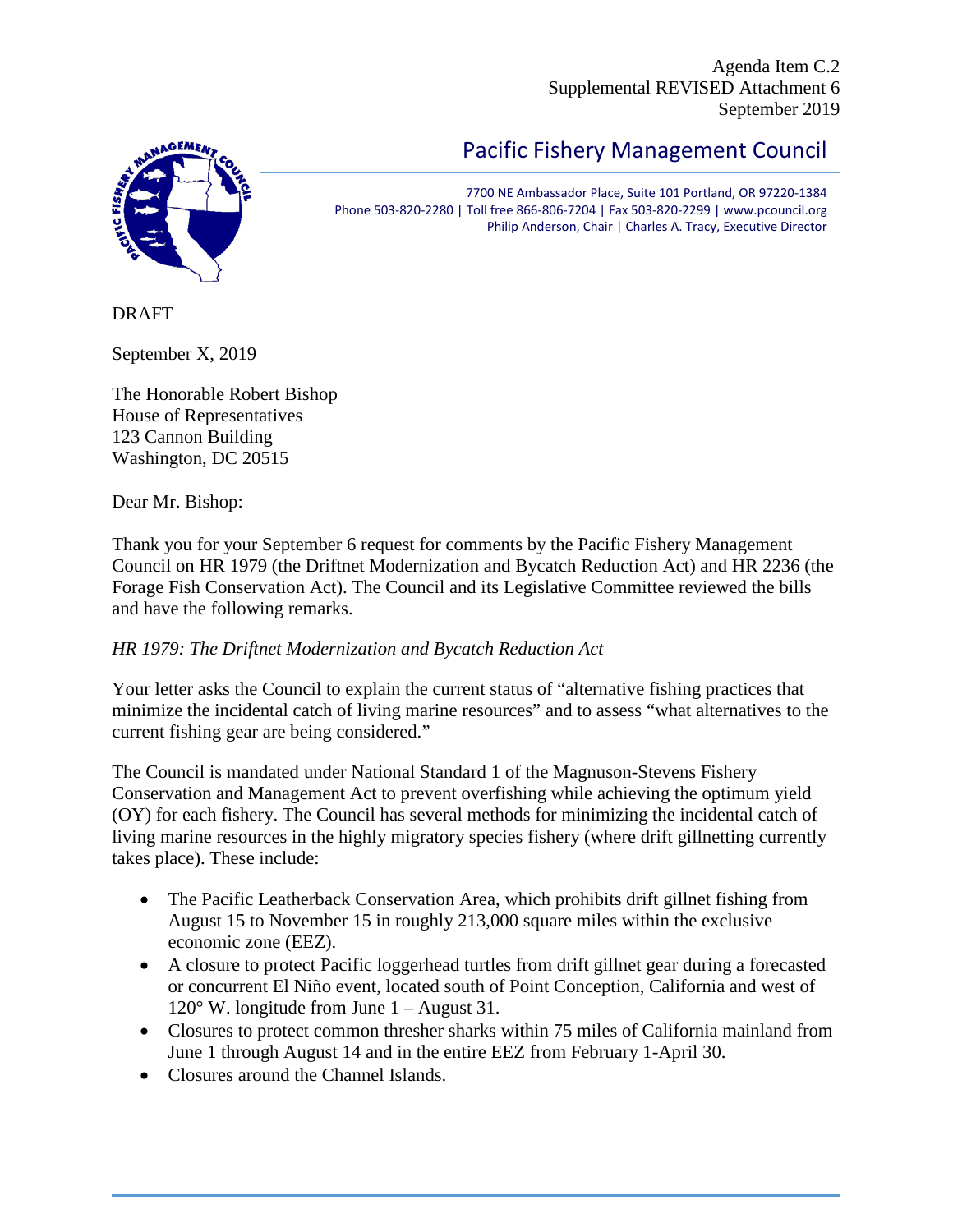• Regulations that require large mesh drift gillnet fishing off the West Coast to be equipped with acoustic pingers and net extenders, primarily to deter entanglement of marine mammals.

Other commercial gear types authorized under our Highly Migratory Species Fishery Management Plan (HMS FMP) include harpoon, surface hook-and-line, purse seine, and pelagic longline<sup>[1](#page-1-0)</sup>. In addition, exempted fishing permits (EFPs) are currently being used to study alternative gears. EFPs are part of the process of evaluating new gear configurations. Current EFPs are exploring fishing with pelagic longline within the EEZ (currently prohibited) and multiple EFPs to test deep-set buoy gear, a new gear type.

Deep-set buoy gear is a line fishing gear in two configurations: standard buoy gear and linked buoy gear. Both configurations require the hooks to be set below a minimum depth, and require that buoys are configured to avoid entanglement. The gear is fished during specified hours and must be actively tended.

As you may know, at its September meeting the Council approved a new Federal fishery for deep-set buoy gear. At its November meeting, the Council is scheduled to review relevant information including public testimony in order to decide whether or not it will initiate a process to consider a possible HMS FMP amendment to authorize shallow-set pelagic longline gear.

## *HR 2236: Forage Fish Conservation Act*

In your letter, you asked the Council to comment specifically on the need for further management and conservation of forage fish and the feasibility of developing management plans that meet the requirements outlined in HR 2236.

As you know from the recent letter we sent to Senator Cantwell (attached), the Pacific Council strongly believes in the importance of protecting forage fish not only on the Pacific Coast, but throughout U.S. coastal waters. The Pacific Council has taken action to proactively protect managed and unmanaged forage fish resources without legislative guidance beyond the MSA. The letter to Senator Cantwell outlines these many actions in our region.

We do have some specific comments of specific provisions. Section 5 requires Councils' Scientific and Statistical Committees to provide advice on maintaining a sufficient abundance, diversity, and localized distribution of forage fish populations to support their role in marine ecosystems. If this advice presumes reliance on quantitative rather than qualitative information, we anticipate some limitation on the availability of detailed information on an ecosystem scale, given its complexity and the dynamic nature of such factors. The Pacific Council does currently

<span id="page-1-0"></span><sup>&</sup>lt;sup>1</sup> Under the HMS FMP, shallow-set longline, used to target swordfish, is prohibited based on the Endangered Species Act section 7 consultation for the original implementation of the fishery management plan. Deep-set longline, used to target tunas, is permitted outside the west coast EEZ east of 150° W longitude. However, vessels permitted under the WPFMC's Pelagics FEP are permitted to fish with shallow-set longline gear outside the west coast EEZ both east and west of 150 W longitude and land in west coast ports. Those vessels may also fish using deep-set gear and land in west coast ports.